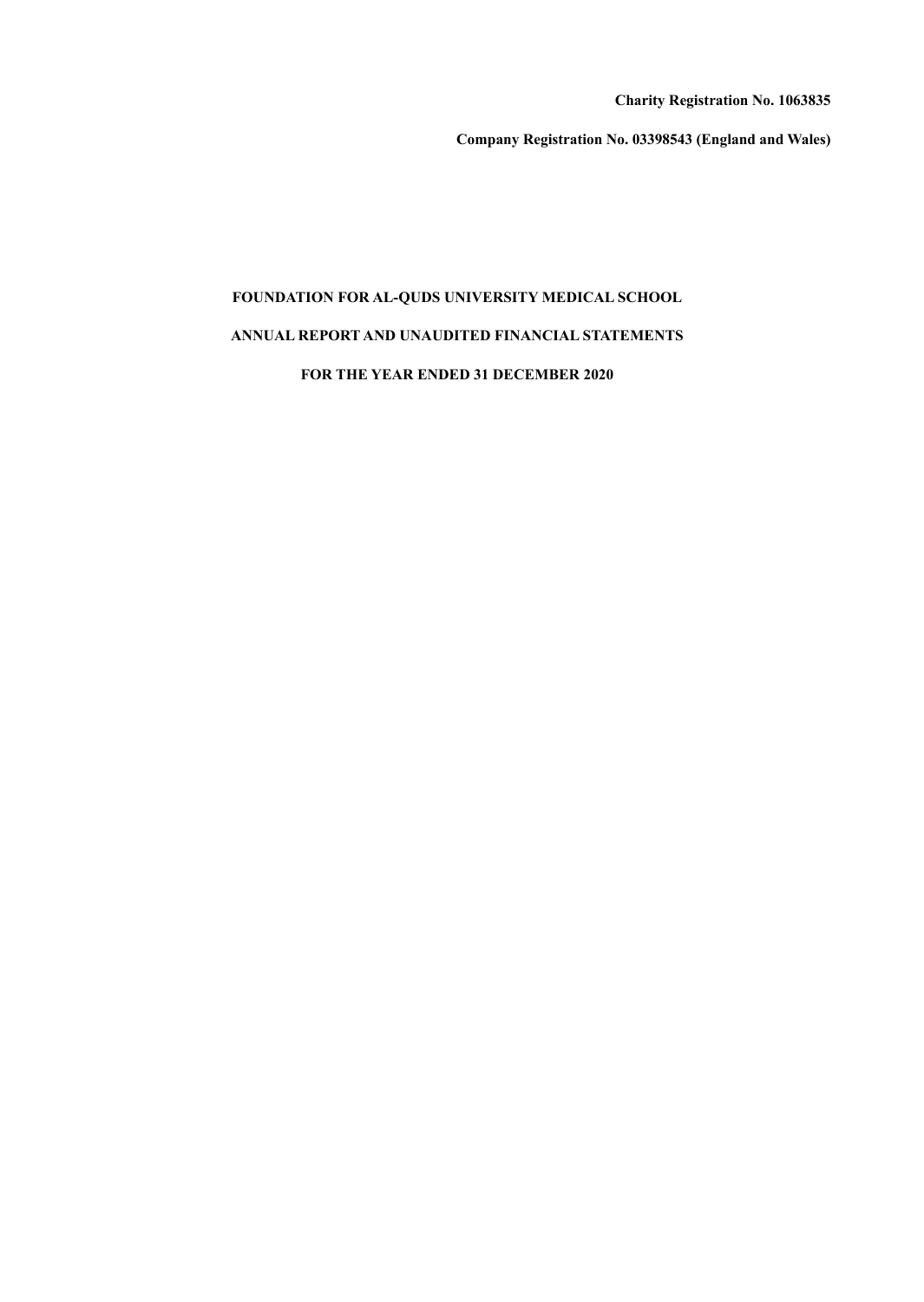# **LEGALAND ADMINISTRATIVE INFORMATION**

| <b>Trustees</b>          | Dr A Massoud        |                          |  |  |  |  |  |
|--------------------------|---------------------|--------------------------|--|--|--|--|--|
|                          | Mr K Dawas          |                          |  |  |  |  |  |
|                          | Dr L Nashef         |                          |  |  |  |  |  |
|                          | Dr R Charif         |                          |  |  |  |  |  |
|                          | Dr A Awwad          |                          |  |  |  |  |  |
|                          | Dr A Misbahuddin    |                          |  |  |  |  |  |
|                          | Mr N Serougi        |                          |  |  |  |  |  |
|                          | Mrs Y Tabbakh       | (Appointed 17 June 2021) |  |  |  |  |  |
|                          | Ms E Simon          | (Appointed 17 June 2021) |  |  |  |  |  |
|                          | Mr N J R Chia       | (Appointed 17 June 2021) |  |  |  |  |  |
| Secretary                | Ms R M Leonard      |                          |  |  |  |  |  |
| <b>Charity number</b>    | 1063835             |                          |  |  |  |  |  |
| Company number           | 03398543            |                          |  |  |  |  |  |
| <b>Registered office</b> | 86-90 Paul Street   |                          |  |  |  |  |  |
|                          | London              |                          |  |  |  |  |  |
|                          | EC2A <sub>4NE</sub> |                          |  |  |  |  |  |
|                          |                     |                          |  |  |  |  |  |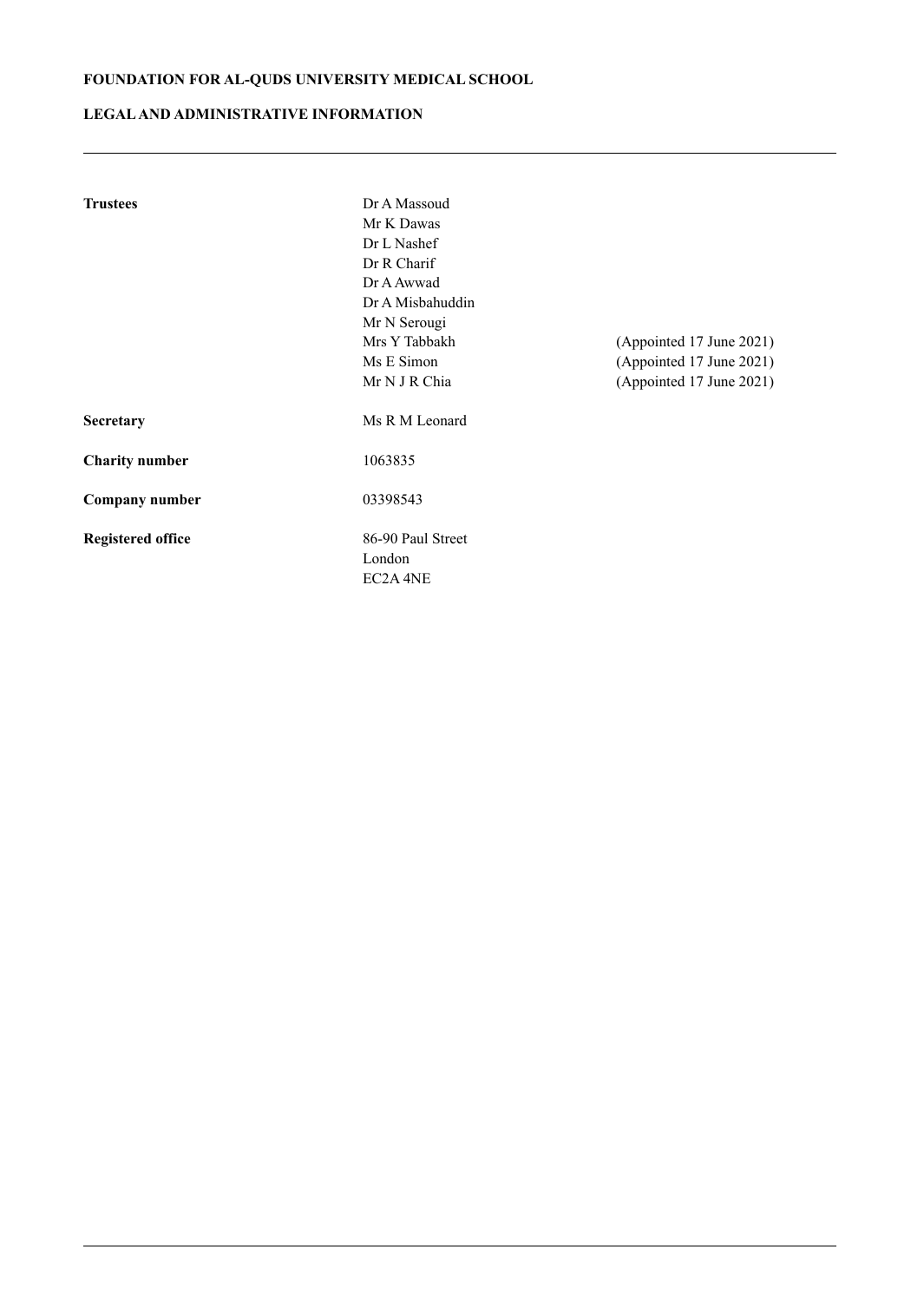# **CONTENTS**

|                                   | Page     |
|-----------------------------------|----------|
| Report of the trustees            | $1 - 4$  |
| Independent examiner's report     | 5        |
| Statement of financial activities | 6        |
| <b>Balance</b> sheet              | 7        |
| Notes to the accounts             | $8 - 13$ |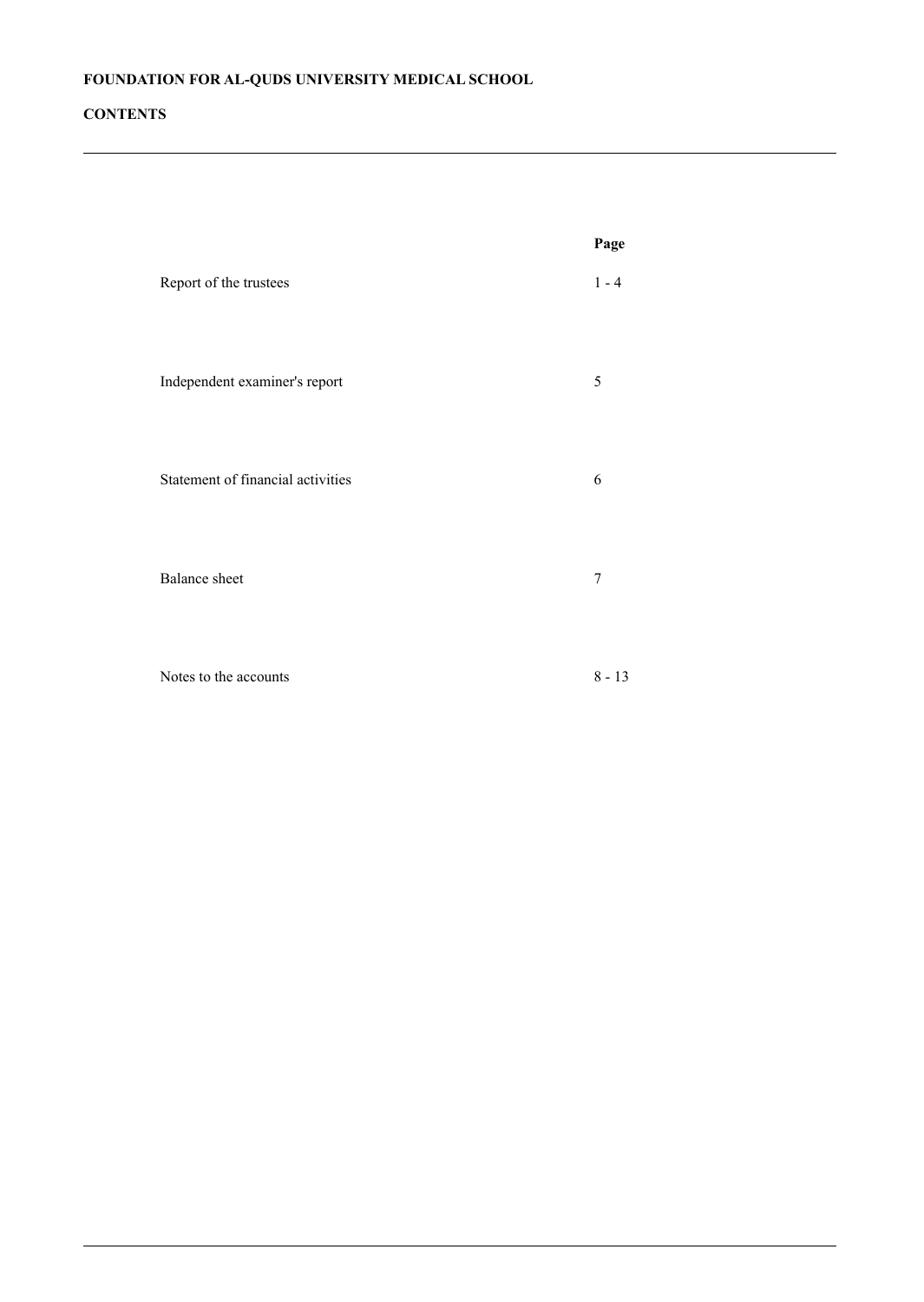# **REPORT (INCLUDING DIRECTORS' REPORT)**

# **FOR THE YEAR ENDED 31 DECEMBER 2020**

The trustees present their report and financial statements for the year ended 31 December 2020.

The accounts have been prepared in accordance with the accounting policies set out in note 1 to the accounts and comply with the charity's Articles of Association, the Companies Act 2006 and "Accounting and Reporting by Charities: Statement of Recommended Practice applicable to charities preparing their accounts in accordance with the Financial Reporting Standard applicable in the UK and Republic of Ireland (FRS 102)" (as amended for accounting periods commencing from 1 January 2016)

#### **Objectives and activities**

The Foundation for Al-Quds University Medical School (FQMS) was incorporated on 3rd July 1997 as a company limited by guarantee No 3398543. FQMS received registration of it charitable status from the Charity Commissioners on 7th August 1997 with the registered charity number 1063835. The principal charitable objects of FQMS are the advancement of education in the public field of medicine and in particular for the advancement of all aspects of the work of the Medical School at Al-Quds University. At the time of formation this was the only Palestinian medical school: the charity has since extended its work to support medical schools in Gaza and Nablus. In recognition, it adopted a working name in addition to FQMS: The Al-Quds Foundation for Medical Schools in Palestine.

The trustees have paid due regard to guidance issued by the Charity Commission in deciding what activities the charity should undertake.

This report covers the period between 1st January and 31st December 2020.

The 23rd AGM of the Foundation was held on Wednesday 23rd September on a virtual online platform (Zoom) due to the restrictions imposed by the COVID19 pandemic. Khaled Dawas chaired the meeting. The remaining Trustees for the period were Dr Nihad Tamimi (vice Chairman) Dr Mahmud Bustami, Dr Rawya Charif, Dr Ahmed Massoud, Dr Awwad Awwad, Dr Lina Nashef, Dr Anjum Misbahuddin and Mr Neil Serougi. Ms Rita Leonard (Operations Manager) and Mr Reuben Ramanah (Treasurer) also attended.

FQMS adapted its meetings and functions to virtual ones to comply with regulations imposed by the COVID19 pandemic. The Trustees met at regular intervals in 2020. The meetings were held on:

- 5th January in person meeting
- 5th April online meeting
- $\cdot$  13th June online meeting
- $\cdot$  19th July online meeting
- 10th September online meeting

In between formal meetings, Trustees conducted the business of the charity with monthly email contact. The Conference and Courses Subcommittee comprised Ahmed Massoud, Nihad Tamimi and Mahmud Bustami. Responsibility for postgraduate trainee affairs was held by Nihad Tamimi and the Madrinha Trust liaison by Khaled Dawas. Anjum Misbahuddin held responsibility for the medical electives' liaison with the medical schools. Neil Serougi initiated the governance inspection. The annual dinner organising committee was led by Anjum MIsbahuddin and comprised Rawya Charif, Lina Nashef, Khaled Dawas and Ahmed Massoud.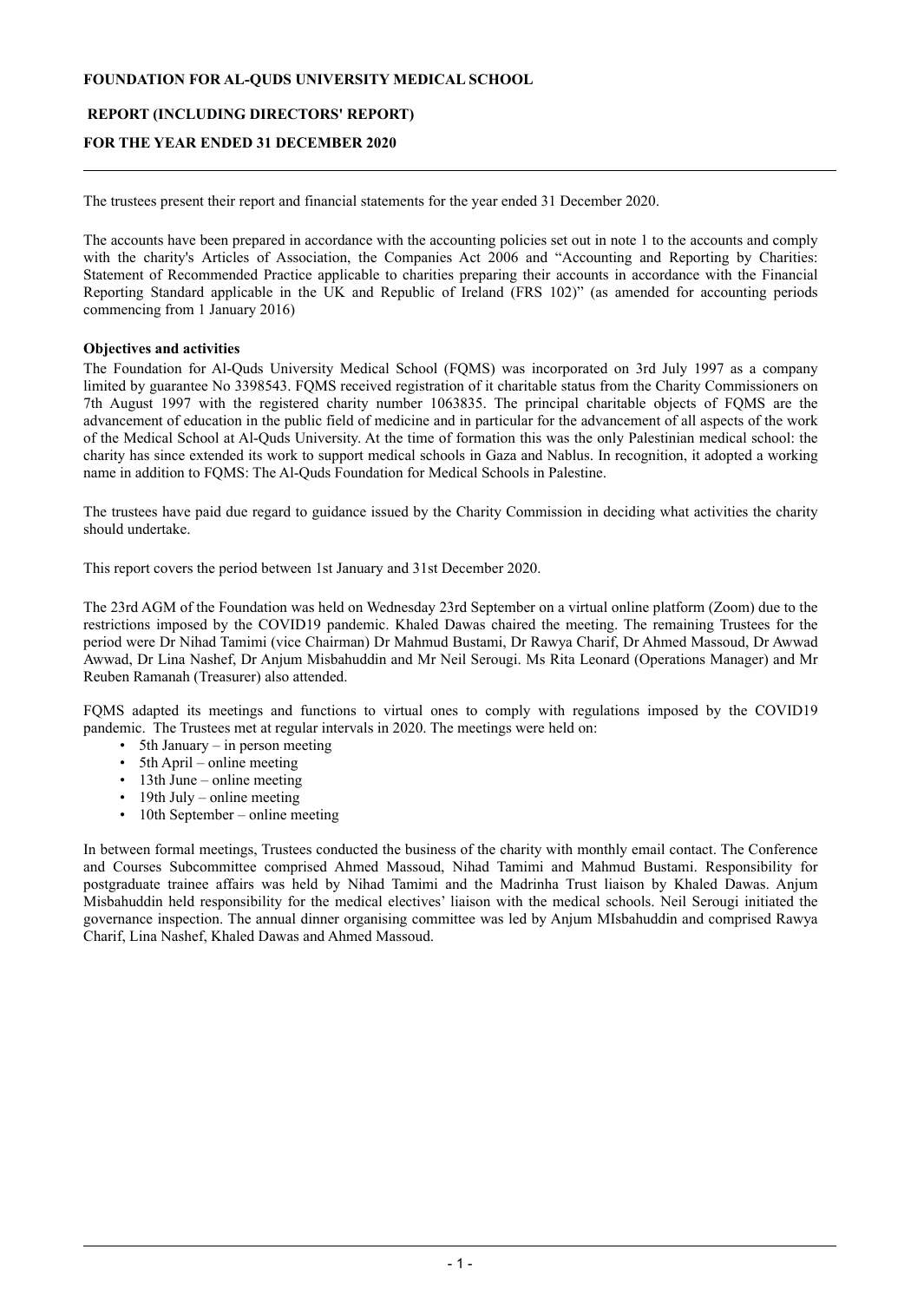# **REPORT (INCLUDING DIRECTORS' REPORT) (CONTINUED)**

# **FOR THE YEAR ENDED 31 DECEMBER 2020**

FQMS activities comprised support for undergraduates and postgraduate training. In this year, these include the following:

- Temporary student accommodation during clinical placements (Al-Quds University).
- Purchase of digital anatomy training tool (Anatomage) for Al Quds University. This was a substantial project to purchase two Anatomage tables and the renaming of the hosting laboratory at the Al Quds Medical School to the "FQMS Anatomy Lab". An Najah Medical School received an FQMS funded table as well, and were in the process of naming the new anatomy skills lab in honour of FQMS.
- Bursaries for students based on merit and need (West Bank and Gaza).
- Administration of Madrinha Trust Scholarships facilitated by FQMS. In 2020, the Madrinha Trust elected not to fund new students across the board and to focus on assisting the current cohort of students through the COVID19 challenges.
- In 2020, FQMS started a new programme funding teaching fellowships at the universities in Palestine. We funded three fellows, two at the Islamic University of Gaza and one at An Najah University. The fellows were new, academically proficient, medical graduates who were employed to substantially aid the delivery of the medical curricula to medical students.
- Funding for student transport at the Islamic University of Gaza continued.
- Support for postgraduate training continued. Two new trainees arrived in 2020 to take up subspeciality training in the UK. Trainees through our FQMS/Juzoor partnership (funded by the Arab Fund for Economic and Social Development) continued their training as follows:
	- a. Paediatrician specialising in Paediatric Cardiology in Southampton (University Hospital) started 2015. Has returned to an NHS post and is still being overseen in a mentorship relationship by FQMS.
	- b. Interventional Radiology trainee started in May 2018 in London (Kings College London NHS Trust (KCL)). Completed training in 2020 and has taken an NHS funded extension with the agreement of Juzoor.
	- c. Respiratory medicine trainee started in Southampton (University Hospital) in May 2019.
	- Endocrinology trainee started in London (KCL) in September 2019.
	- e. Haemato-oncology trainee started in Bristol in October 2019. In 2020, he gained an NHS funded training role, so his funding was paused.
	- f. Upper Limb Orthopaedic Surgery trainee started in Reading (Royal Berkshire Hospital) in August 2020.
	- g. Urology trainee started in Cambridge (Addenbrooks) in September 2020.

Rita Leonard has been the sole salaried employee since 2014 (full time since September 2016) at FQMS.

The FQMS annual fundraising dinner was successfully held on 7th March 2020 at the Intercontinental Hotel Park Lane in London. Ms Laila El Haddad, award winning author, public speaker and chef was the keynote speaker. Ms El Haddad travelled from the USA to attend. Najy Nasser was presented with the annual Benefactor Award for his long term generous financial and moral support of FQMS. Dr Hani Abdeen, the Dean of Al Quds Medical School in Jerusalem, attended as an FQMS special guest and gave a brief update on the medical education scene in Palestine.

On 30th November 2019, FQMS Trustee, Neil Serougi, organised a very successful Palestine poster event in in the grand Lichfield Cathedral. This event was not mentioned in 2019 annual report. This event raised extra income for the charity.

The COVID19 pandemic restrictions meant that no further events were organised in 2020. Rita Leonard, Operations Manager, was placed on the Job Retention Scheme for the period May 2020 to the end of the year.

The planned visits by the Chairman and other Trustees to the OPT for the sake of completing site visits did not take place due to the pandemic. Regular contact with the FQMS partners and beneficiaries was maintained by email and the Trustees are confident that the charity's funds and projects have been delivered as expected and in good faith. Financial governance remained tight and transparent. The medical elective programmes were not fulfilled in 2020 and the Trustees elected to divert the funds from the elective programme to the bursaries. The increasing poverty across the world was mirrored in the OPT thus placing extra pressures on the Palestinian students and beneficiaries of FQMS.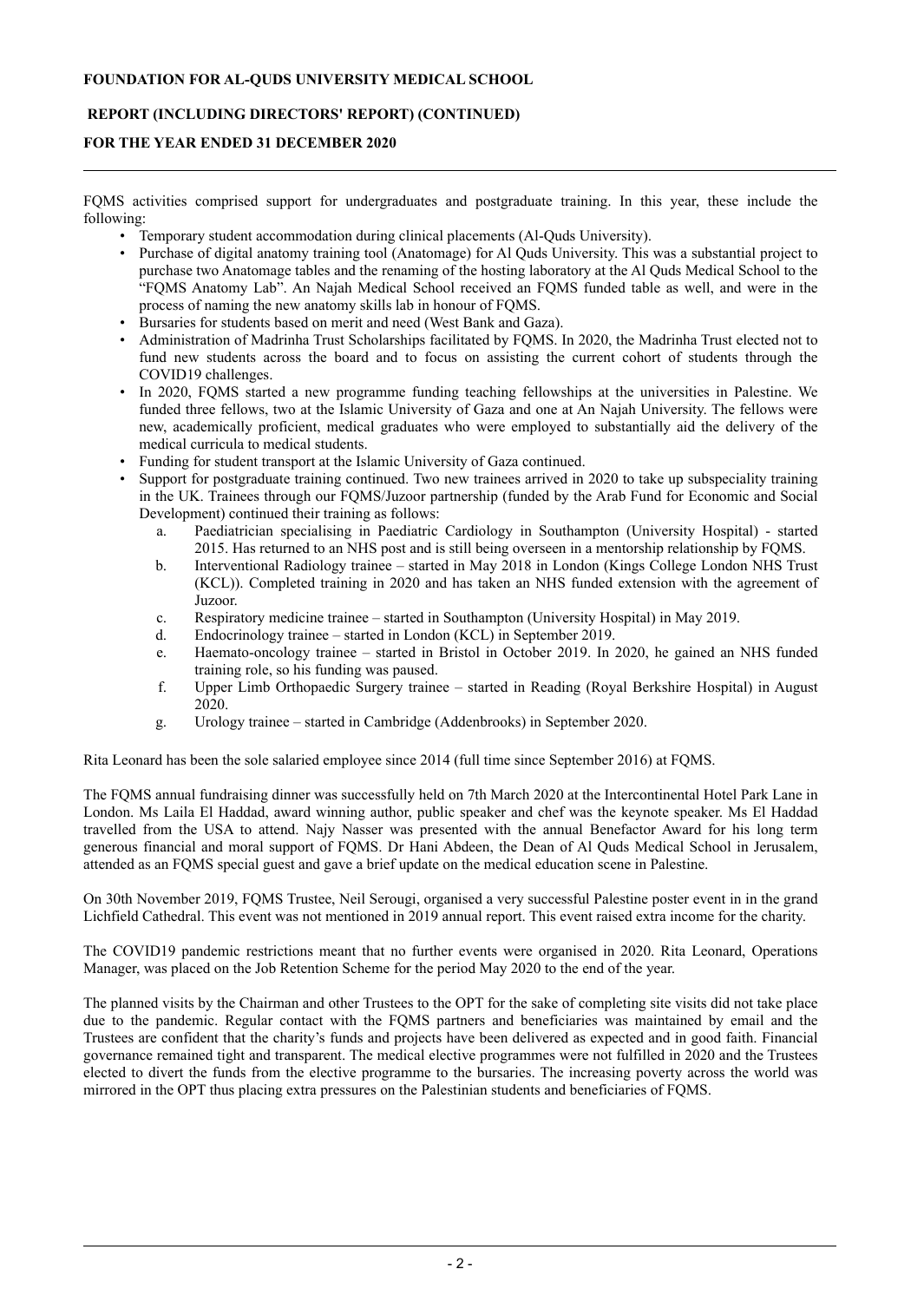# **REPORT (INCLUDING DIRECTORS' REPORT) (CONTINUED)**

# **FOR THE YEAR ENDED 31 DECEMBER 2020**

In 2019 we reported difficulties in dealing with a trainee in Renal Medicine and Transplant who completed her funded training in the UK in 2014. Her contract stipulated she returns to the OPT to work for twice the duration of her training in the UK. She remained in the UK and an amicable settlement, to refund the scholarship monies, was reached with the doctor concerned in 2020 ensuring FQMS funds remain protected and clearly accounted for.

The postgraduate training programme in partnership with The Arab Fund and Juzoor remains strong in its delivery and is growing in reputation amongst Palestinian senior trainees. The training was no doubt compromised for all doctors during COVID19 emergency redeployments. FQMS has made the case for extending the training of these international fellows where possible. The UK NHS Trusts benefited from the valuable contribution of senior clinicians at no cost to the taxpayer during the pandemic. FQMS seeks a pro bono extension to the training of these dedicated doctors to compensate for the time lost.

The FQMS Board of Trustees has, over the last 2 years, aimed to maintain a financial balance sheet which allows for a year's expenditure in reserves. The FQMS funds are kept as either "restricted" or "unrestricted" funds. The former are earmarked for named programmes by the donors whereas the latter have the flexibility to finance projects at the discretion of the Trustees within the wide remit of FQMS projects. The restricted fund reserves in 2020 increased by almost 30% and therefore raised the overall reserves balance by 20%. This was due to several factors:

- Delays in medical schools submitting the demands for money transfers as a result of employees and students not attending the campuses (COVID19 restrictions).
- Madrinha Scholarship funds were received late and therefore were transferred to the beneficiaries in 2021 thus not being included in the 2020 activities.

The Trustees are determined that the reserves should return to the anticipated level in the subsequent 2 years as the universities return to normal working patterns after the pandemic.

The Charity Commission approached FQMS during 2020. A detailed meeting was held virtually between representatives of FQMS (led by the Chairman) and the Charity Commission. The outcome focused on advice to update the FQMS Articles of Association and complete certain governance documents. These were to be completed by 2021. The overall feedback was complimentary of the functioning of the Board of Trustees.

Dr Mahmud Al Bustami elected to step down from his role as Trustee in September 2020 after a 20-year association with the Charity. The Trustees of FQMS, without exception, wish to record their eternal gratitude to Dr Al Bustami for his friendship and tireless work for FQMS and the causes it has supported. In December 2020 the Board interviewed and appointed 4 applicants to the Board of Trustees (with a 6-month probationary period to starting January 2021). The new provisional Trustees are Ms Electra Simon, Mrs Yasmin Tabbakh, Mr Naseer Chia and Mr Haris Kiani. Dr Carl Shakespeare was also appointed as an Officer with responsibilities for the Post Graduate Education Programmes.

For the preparation of the accounts, which form part of this report, the Trustees thank our Operations Manager Rita Leonard and Treasurer Reuben Ramanah. FQMS congratulates the Deans and all their colleagues and students for continuing progress in the face of immense difficulties.

FQMS is proud of its continued partnership with the Arab Fund and Juzoor. We are also very grateful to our partner the Madrinha Trust for funding generous scholarships (covering 100% of tuition fees and in its 6th year in 2020) and mentoring deserving medical students in the OPT.

Many supporters, not specifically mentioned, have made extremely generous donations to the charity as well as giving of their time and skills. The Trustees are grateful for all their support and encouragement without which much of the charity's work will not be possible. We remain committed to the development of FQMS in expertise and service towards the fulfilment of its objective of furthering medical education. FQMS and its Trustees are dedicated to collaborative working with partners who eschew the same goals of developing a good medical education and leaders of the future.

Khaled Dawas

Chairman of Trustees, FQMS

8th August 2021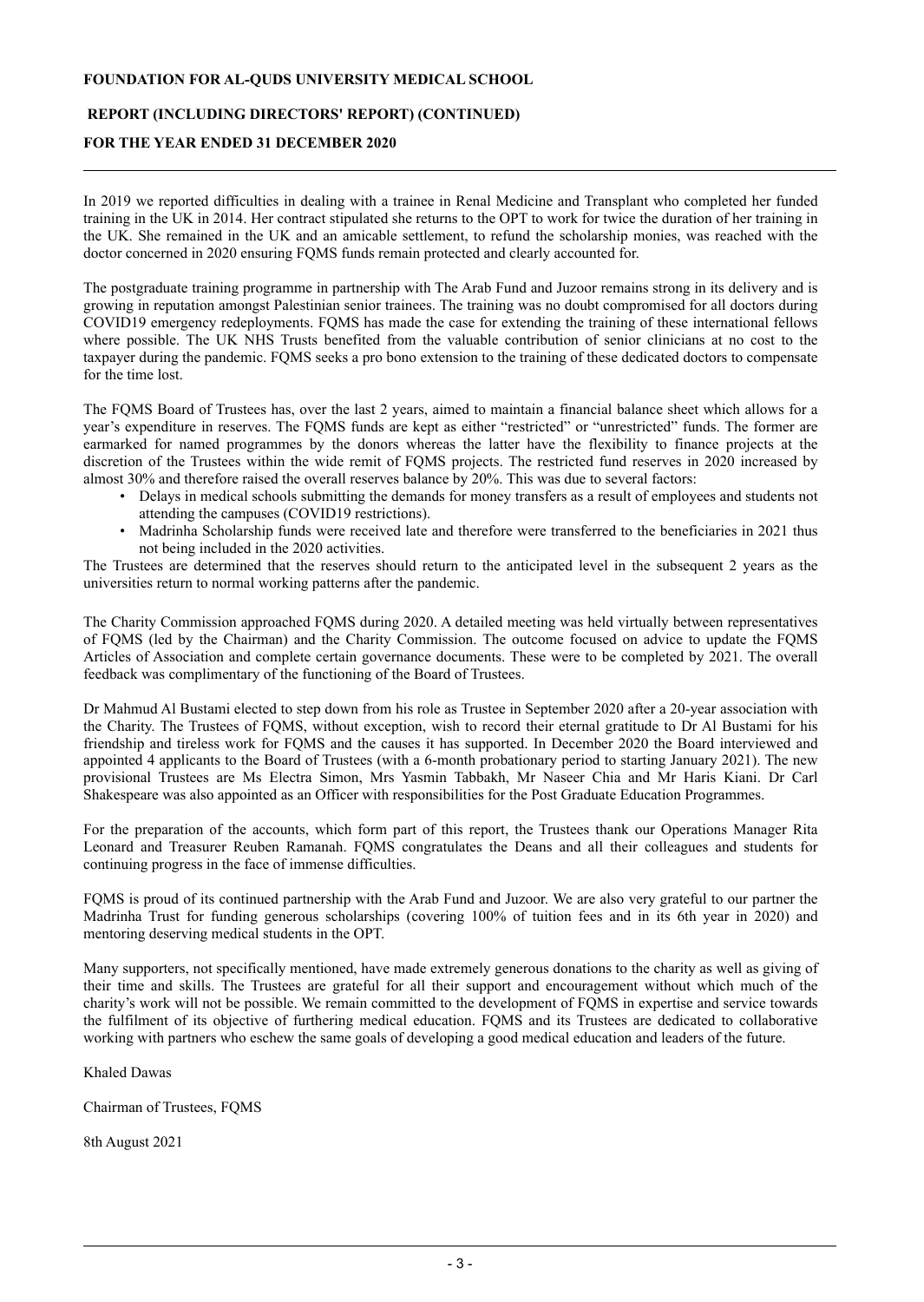# **REPORT (INCLUDING DIRECTORS' REPORT) (CONTINUED)**

# **FOR THE YEAR ENDED 31 DECEMBER 2020**

## **Financial review**

It is FQMS policy to make sure that the unrestricted funds are maintained at a level to fund a full year of activities and projects in view of the difficulties encountered in transferring funds to Palestine. As an example, funding for the substantial postgraduate training programme originates in the Middle East and is subject to significant delays.

However, FQMS is committed to rapid use of its charitable funds for the agreed projects and maintenance of as small a financial reserve as possible. FQMS will be increasing funding on several projects, as well as considering new key projects in the coming year.

The trustees has assessed the major risks to which the charity is exposed, and are satisfied that systems are in place to mitigate exposure to the major risks.

#### **Structure, governance and management**

The charity is controlled by its governing document, a deed of trust, and constitutes a limited company, limited by guarantee, as defined by the Companies Act 2006.

The trustees, who are also the directors for the purpose of company law, and who served during the year and up to the date of signature of the financial statements were:  $D_2$  A Mass

| <b>IJI A MASSOUG</b> |                             |
|----------------------|-----------------------------|
| Mr K Dawas           |                             |
| Mr N Tamimi          | (Retired 28 February 2021)  |
| Dr L Nashef          |                             |
| Mr M Bustami         | (Retired 23 September 2020) |
| Dr R Charif          |                             |
| Dr A Awwad           |                             |
| Dr A Misbahuddin     |                             |
| Mr N Serougi         |                             |
| Mrs Y Tabbakh        | (Appointed 17 June 2021)    |
| Ms E Simon           | (Appointed 17 June 2021)    |
| Mr N J R Chia        | (Appointed 17 June 2021)    |
|                      |                             |

Approved by order of the board of trustees and signed on its behalf by:

**Mr K Dawas** Trustee Dated: 23 September 2021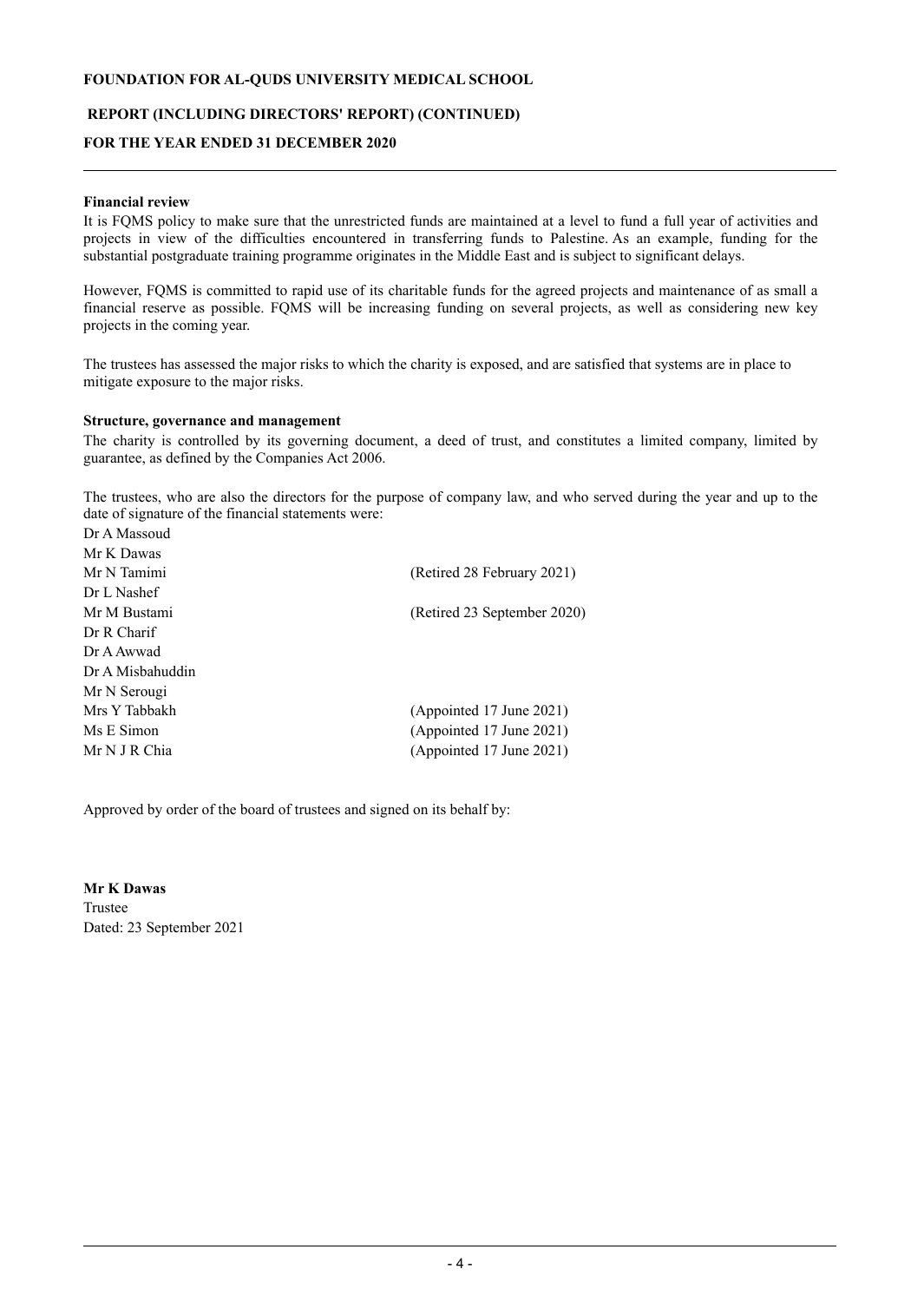# **INDEPENDENT EXAMINER'S REPORT**

## **TO THE TRUSTEES OF FOUNDATION FOR AL-QUDS UNIVERSITY MEDICAL SCHOOL**

I report to the trustees on my examination of the financial statements of Foundation for Al-Quds University Medical School (the charity) for the year ended 31 December 2020.

#### **Responsibilities and basis of report**

As the trustees of the charity (and also its directors for the purposes of company law) you are responsible for the preparation of the financial statements in accordance with the requirements of the Companies Act 2006 (the 2006 Act).

Having satisfied myself that the financial statements of the charity are not required to be audited under Part 16 of the 2006 Act and are eligible for independent examination, I report in respect of my examination of the charity's financial statements carried out under section 145 of the Charities Act 2011 (the 2011 Act). In carrying out my examination I have followed all the applicable Directions given by the Charity Commission under section 145(5)(b) of the 2011 Act.

#### **Independent examiner's statement**

Since the charity's gross income exceeded £250,000 your examiner must be a member of a body listed in section 145 of the 2011 Act. I confirm that I am qualified to undertake the examination because I am a member of , which is one of the listed bodies.

I have completed my examination. I confirm that no matters have come to my attention in connection with the examination giving me cause to believe that in any material respect:

- 1 accounting records were not kept in respect of the charity as required by section 386 of the 2006 Act; or
- 2 the financial statements do not accord with those records; or
- 3 the financial statements do not comply with the accounting requirements of section 396 of the 2006 Act other than any requirement that the accounts give a true and fair view which is not a matter considered as part of an independent examination; or
- 4 the financial statements have not been prepared in accordance with the methods and principles of the Statement of Recommended Practice for accounting and reporting by charities applicable to charities preparing their accounts in accordance with the Financial Reporting Standard applicable in the UK and Republic of Ireland (FRS 102).

I have no concerns and have come across no other matters in connection with the examination to which attention should be drawn in this report in order to enable a proper understanding of the financial statements to be reached.

Dated: 28 September 2021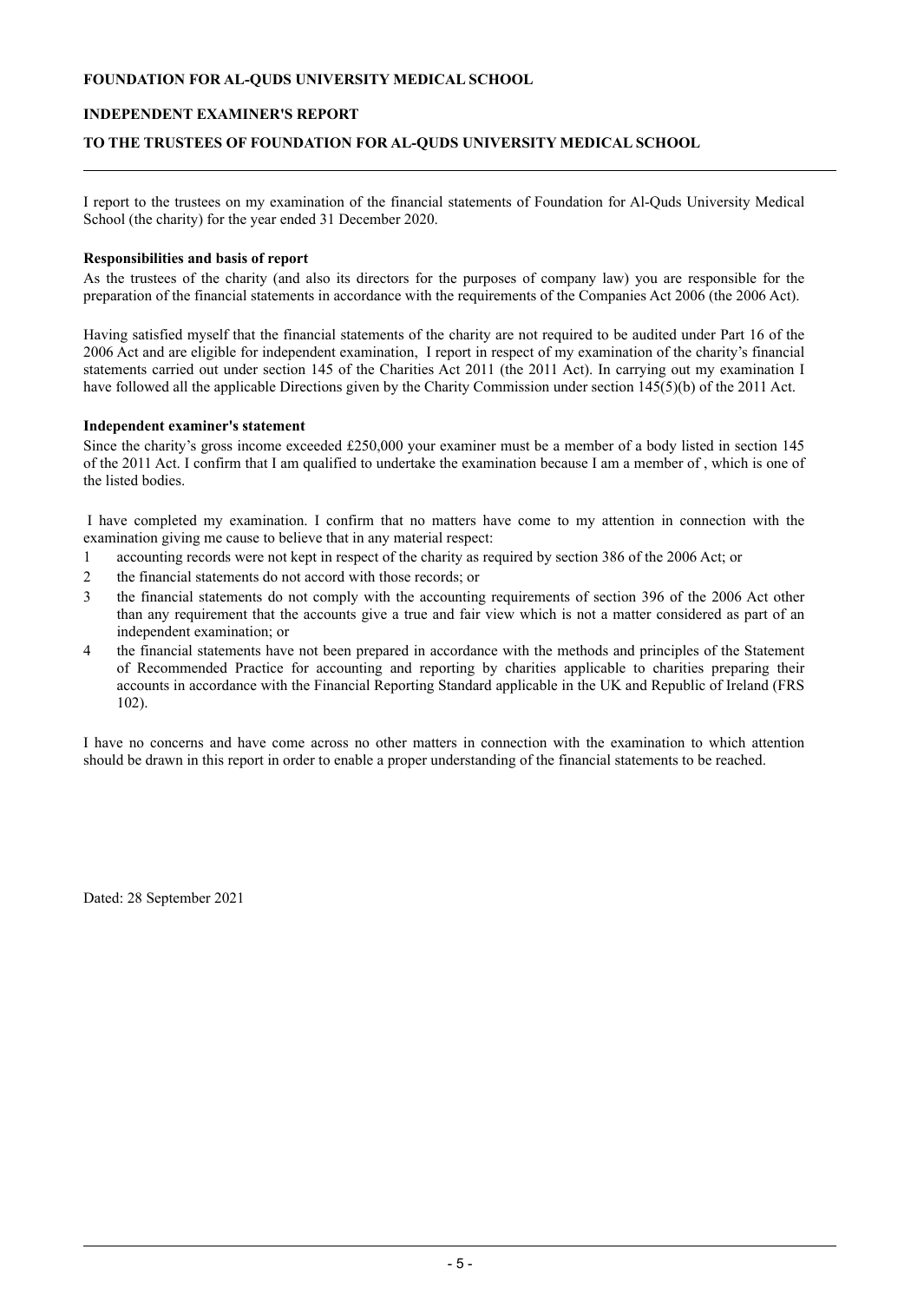# **STATEMENT OF FINANCIALACTIVITIES INCLUDING INCOME AND EXPENDITURE ACCOUNT**

# **FOR THE YEAR ENDED 31 DECEMBER 2020**

|                                                                  | <b>Notes</b> | <b>Unrestricted</b><br>funds<br>2020<br>£ | <b>Restricted</b><br>funds<br>2020<br>£ | <b>Total</b><br>2020<br>£ | Unrestricted<br>funds<br>2019<br>£ | Restricted<br>funds<br>2019<br>£ | Total<br>2019<br>$\pmb{\mathfrak{L}}$ |
|------------------------------------------------------------------|--------------|-------------------------------------------|-----------------------------------------|---------------------------|------------------------------------|----------------------------------|---------------------------------------|
| <b>Income from:</b>                                              |              |                                           |                                         |                           |                                    |                                  |                                       |
| Donations and legacies                                           | $\mathbf{3}$ | 100,708                                   | 316,155                                 | 416,863                   | 99,520                             | 358,087                          | 457,607                               |
| Investments                                                      | 4            | 752                                       |                                         | 752                       | 1,412                              |                                  | 1,412                                 |
| <b>Total income</b>                                              |              | 101,460                                   | 316,155                                 | 417,615                   | 100,932                            | 358,087                          | 459,019                               |
| <b>Expenditure on:</b>                                           |              |                                           |                                         |                           |                                    |                                  |                                       |
| Raising funds                                                    | 5            | 74,642                                    |                                         | 74,642                    | 85,226                             |                                  | 85,226                                |
| Charitable activities                                            | 6            | 16,165                                    | 246,169                                 | 262,334                   | 191,127                            | 212,669                          | 403,796                               |
| <b>Total resources</b><br>expended                               |              | 90,807                                    | 246,169                                 | 336,976                   | 276,353                            | 212,669                          | 489,022                               |
| Gross transfers between<br>funds<br>Net income/(expenditure) for |              |                                           |                                         |                           | (10,000)                           | 10,000                           |                                       |
| the year/<br>Net movement in funds                               |              | 10,653                                    | 69,986                                  | 80,639                    | (185, 421)                         | 155,418                          | (30,003)                              |
| Fund balances at 1<br>January 2020                               |              | 112,459                                   | 325,180                                 | 437,639                   | 297,880                            | 169,762                          | 467,642                               |
| <b>Fund balances at 31</b><br>December 2020                      |              | 123,112                                   | 395,166                                 | 518,278                   | 112,459                            | 325,180                          | 437,639                               |

The statement of financial activities includes all gains and losses recognised in the year.

All income and expenditure derive from continuing activities.

The statement of financial activities also complies with the requirements for an income and expenditure account under the Companies Act 2006.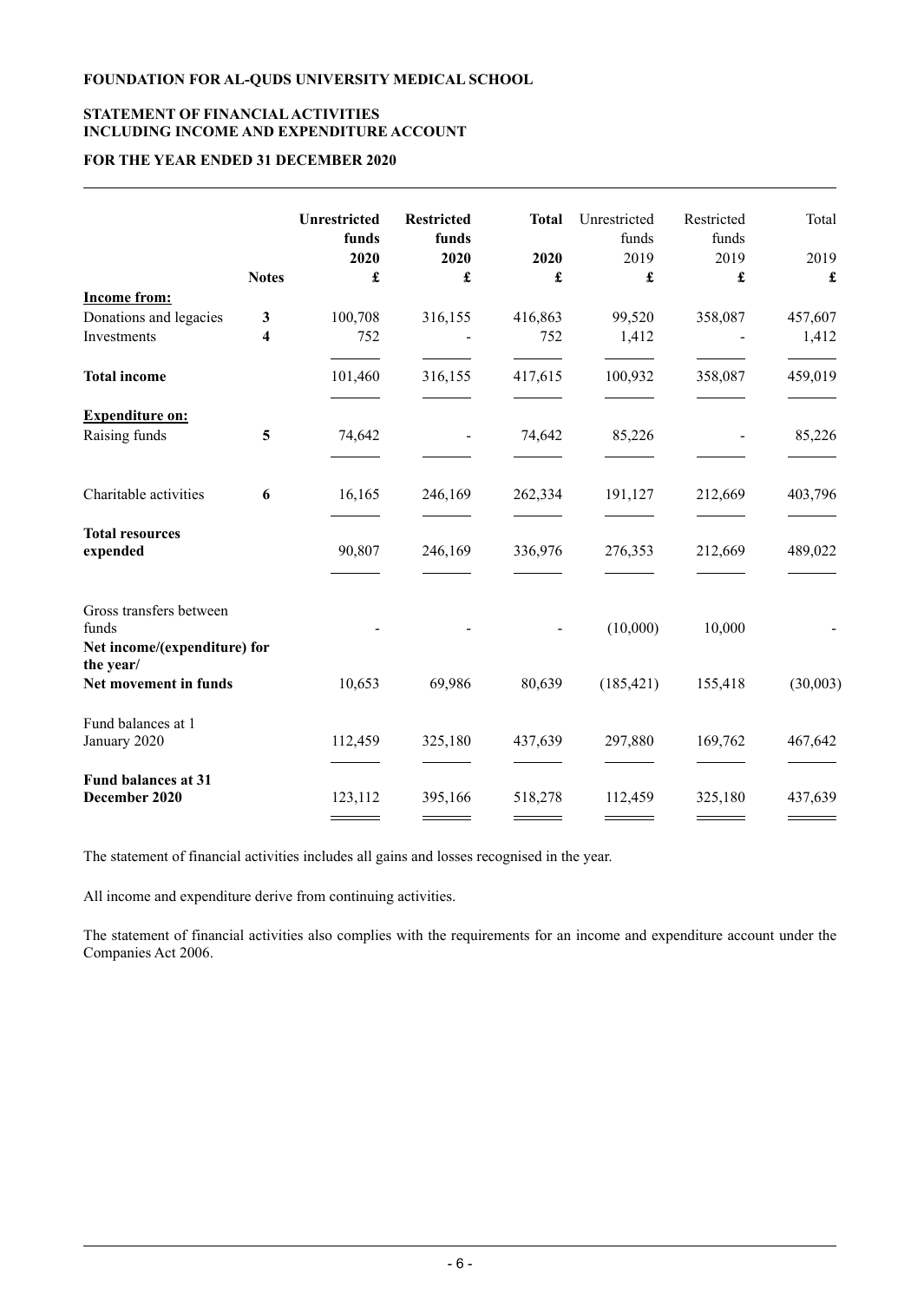# **BALANCE SHEET**

# **AS AT 31 DECEMBER 2020**

|                                           |              | 2020                 |                    | 2019               |                    |
|-------------------------------------------|--------------|----------------------|--------------------|--------------------|--------------------|
|                                           | <b>Notes</b> | $\pmb{\mathfrak{L}}$ | $\pmb{\mathbf{f}}$ | $\pmb{\mathbf{f}}$ | $\pmb{\mathbf{f}}$ |
| <b>Current assets</b>                     |              |                      |                    |                    |                    |
| Debtors                                   | 9            | 166,528              |                    | 46,249             |                    |
| Cash at bank and in hand                  |              | 354,002              |                    | 422,374            |                    |
|                                           |              | 520,530              |                    | 468,623            |                    |
| Creditors: amounts falling due within one |              |                      |                    |                    |                    |
| year                                      | 10           | (2,252)              |                    | (30, 984)          |                    |
| Net current assets                        |              |                      | 518,278            |                    | 437,639            |
| <b>Income funds</b>                       |              |                      |                    |                    |                    |
| Restricted funds                          | 11           |                      | 395,166            |                    | 325,180            |
| Unrestricted funds                        |              |                      | 123,112            |                    | 112,459            |
|                                           |              |                      | 518,278            |                    | 437,639            |
|                                           |              |                      |                    |                    |                    |

The company is entitled to the exemption from the audit requirement contained in section 477 of the Companies Act 2006, for the year ended 31 December 2020.

The directors acknowledge their responsibilities for complying with the requirements of the Companies Act 2006 with respect to accounting records and the preparation of financial statements.

The members have not required the company to obtain an audit of its financial statements for the year in question in accordance with section 476.

These financial statements have been prepared in accordance with the provisions applicable to companies subject to the small companies regime.

The financial statements were approved by the Trustees on 23 September 2021

Mr K Dawas **Trustee**

**Company Registration No. 03398543**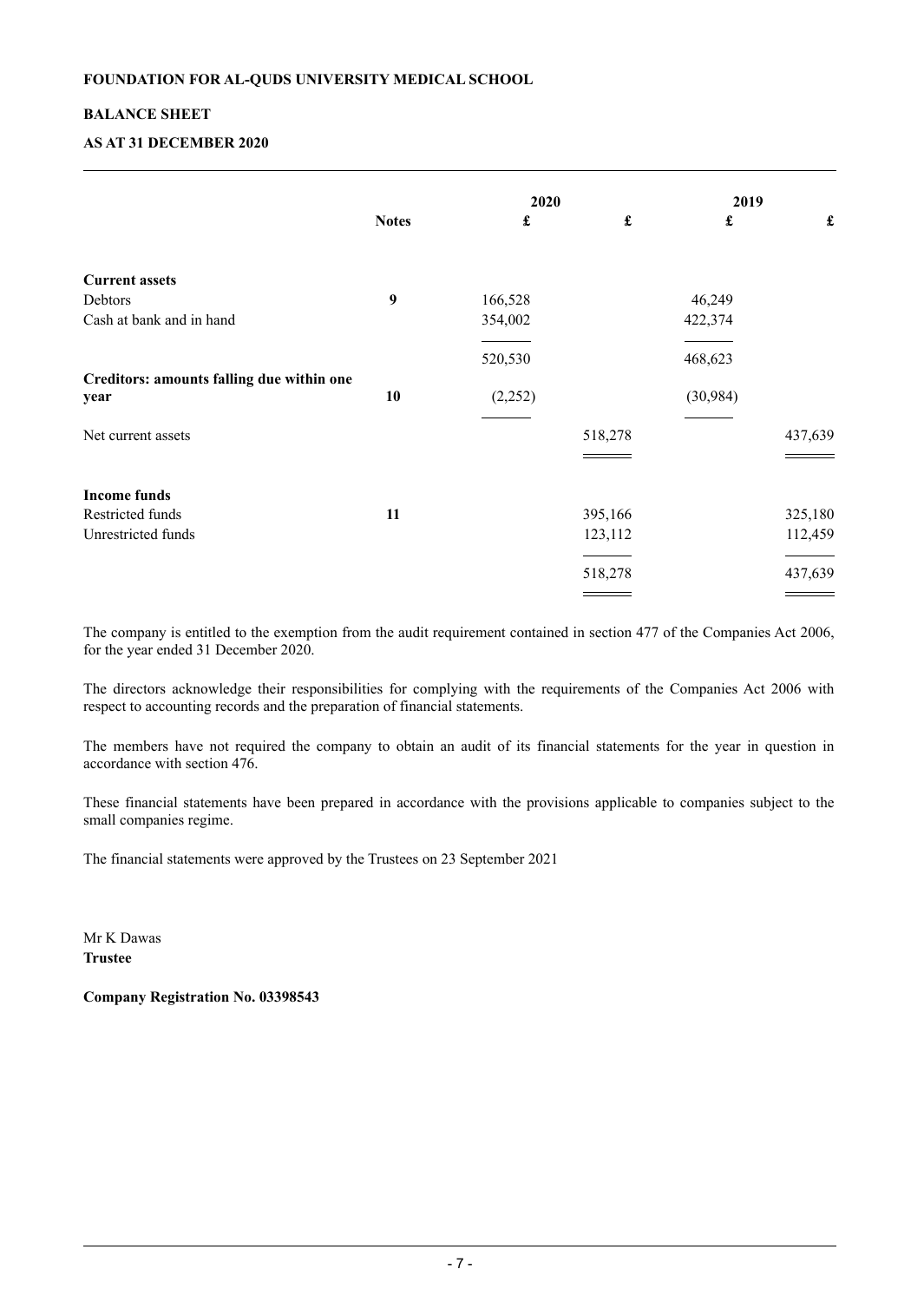#### **NOTES TO THE FINANCIAL STATEMENTS**

#### **FOR THE YEAR ENDED 31 DECEMBER 2020**

#### **1 Accounting policies**

#### **Charity information**

Foundation for Al-Quds University Medical School is a private company limited by guarantee incorporated in England and Wales. The registered office is 86-90 Paul Street, London, EC2A 4NE.

#### **1.1 Accounting convention**

The accounts have been prepared in accordance with the charity's Articles of Association, the Companies Act 2006 and "Accounting and Reporting by Charities: Statement of Recommended Practice applicable to charities preparing their accounts in accordance with the Financial Reporting Standard applicable in the UK and Republic of Ireland (FRS 102)" (as amended for accounting periods commencing from 1 January 2016). The charity is a Public Benefit Entity as defined by FRS 102.

The charity has taken advantage of the provisions in the SORP for charities applying FRS 102 Update Bulletin 1 not to prepare a Statement of Cash Flows.

The financial statements are prepared in sterling, which is the functional currency of the charity. Monetary amounts in these financial statements are rounded to the nearest £.

#### **1.2 Going concern**

At the time of approving the financial statements, the trustees have a reasonable expectation that the charity has adequate resources to continue in operational existence for the foreseeable future. Thus the trustees continue to adopt the going concern basis of accounting in preparing the financial statements.

#### **1.3 Charitable funds**

Unrestricted funds are available for use at the discretion of the trustees in furtherance of their charitable objectives.

Restricted funds are subject to specific conditions by donors as to how they may be used. The purposes and uses of the restricted funds are set out in the notes to the financial statements.

#### **1.4 Incoming resources**

Income is recognised when the charity is legally entitled to it after any performance conditions have been met, the amounts can be measured reliably, and it is probable that income will be received.

Cash donations are recognised on receipt. Other donations are recognised once the charity has been notified of the donation, unless performance conditions require deferral of the amount. Income tax recoverable in relation to donations received under Gift Aid or deeds of covenant is recognised at the time of the donation.

### **1.5 Resources expended**

Expenditure is accounted for on an accruals basis and has been classified under headings that aggregate all cost related to the category. Where costs cannot be directly attributed to particular headings they have been allocated to activities on a basis consistent with the use of resources.

Grants offered subject to conditions which have not been met at the year end date are noted as a commitment but not accrued as expenditure.

# **1.6 Cash and cash equivalents**

Cash and cash equivalents include cash in hand, deposits held at call with banks, other short-term liquid investments with original maturities of three months or less, and bank overdrafts. Bank overdrafts are shown within borrowings in current liabilities.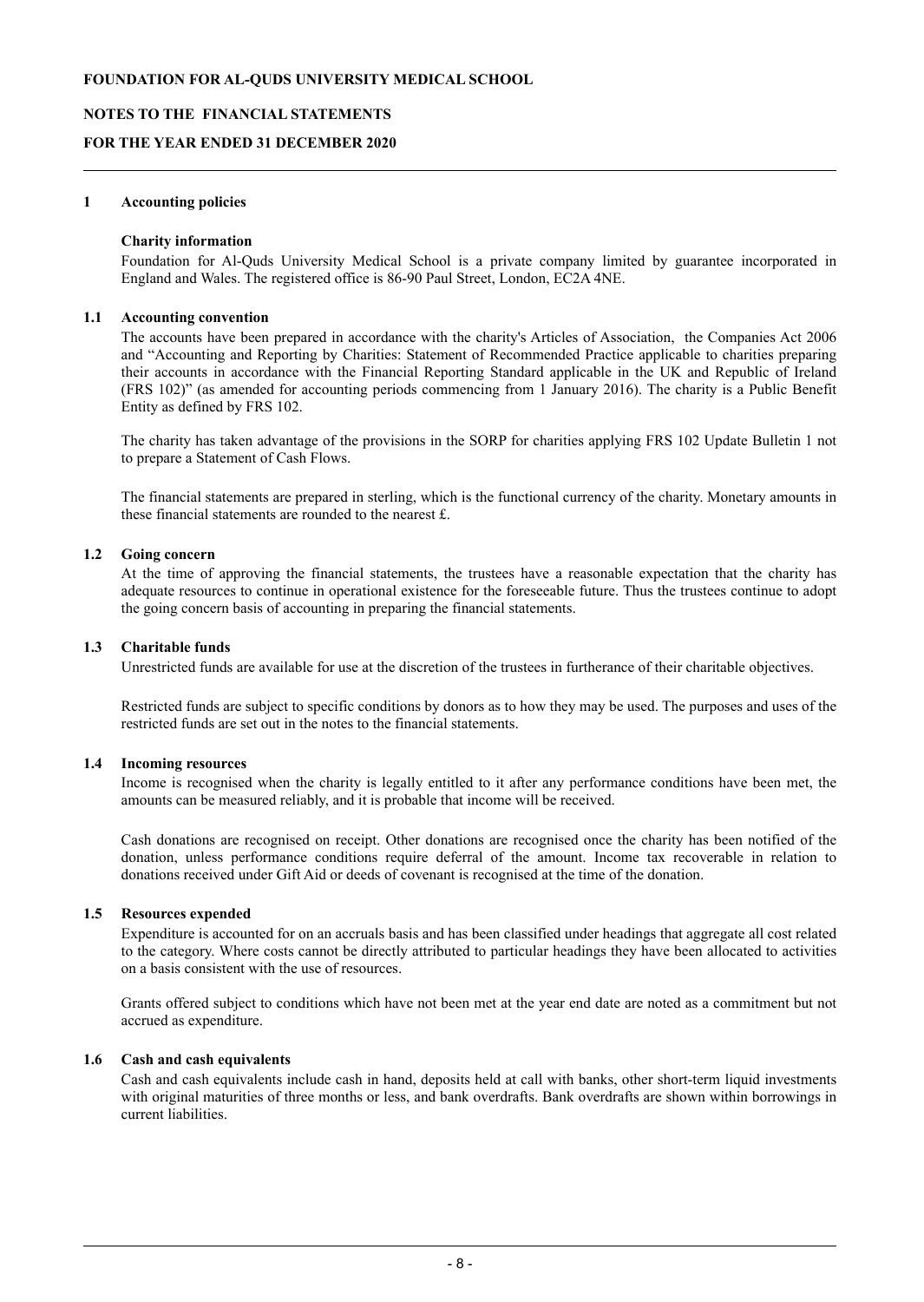**NOTES TO THE FINANCIAL STATEMENTS (CONTINUED)**

### **FOR THE YEAR ENDED 31 DECEMBER 2020**

#### **1 Accounting policies (Continued)**

#### **1.7 Financial instruments**

The charity has elected to apply the provisions of Section 11 'Basic Financial Instruments' and Section 12 'Other Financial Instruments Issues' of FRS 102 to all of its financial instruments.

Financial instruments are recognised in the charity's balance sheet when the charity becomes party to the contractual provisions of the instrument.

Financial assets and liabilities are offset, with the net amounts presented in the financial statements, when there is a legally enforceable right to set off the recognised amounts and there is an intention to settle on a net basis or to realise the asset and settle the liability simultaneously.

#### *Basic financial assets*

Basic financial assets, which include debtors and cash and bank balances, are initially measured at transaction price including transaction costs and are subsequently carried at amortised cost using the effective interest method unless the arrangement constitutes a financing transaction, where the transaction is measured at the present value of the future receipts discounted at a market rate of interest. Financial assets classified as receivable within one year are not amortised.

#### *Basic financial liabilities*

Basic financial liabilities, including creditors and bank loans are initially recognised at transaction price unless the arrangement constitutes a financing transaction, where the debt instrument is measured at the present value of the future payments discounted at a market rate of interest. Financial liabilities classified as payable within one year are not amortised.

Debt instruments are subsequently carried at amortised cost, using the effective interest rate method.

Trade creditors are obligations to pay for goods or services that have been acquired in the ordinary course of operations from suppliers. Amounts payable are classified as current liabilities if payment is due within one year or less. If not, they are presented as non-current liabilities. Trade creditors are recognised initially at transaction price and subsequently measured at amortised cost using the effective interest method.

#### *Derecognition of financial liabilities*

Financial liabilities are derecognised when the charity's contractual obligations expire or are discharged or cancelled.

#### **1.8 Employee benefits**

The cost of any unused holiday entitlement is recognised in the period in which the employee's services are received.

Termination benefits are recognised immediately as an expense when the charity is demonstrably committed to terminate the employment of an employee or to provide termination benefits.

#### **1.9 Retirement benefits**

Payments to defined contribution retirement benefit schemes are charged as an expense as they fall due.

# **2 Critical accounting estimates and judgements**

In the application of the charity's accounting policies, the trustees are required to make judgements, estimates and assumptions about the carrying amount of assets and liabilities that are not readily apparent from other sources. The estimates and associated assumptions are based on historical experience and other factors that are considered to be relevant. Actual results may differ from these estimates.

The estimates and underlying assumptions are reviewed on an ongoing basis. Revisions to accounting estimates are recognised in the period in which the estimate is revised where the revision affects only that period, or in the period of the revision and future periods where the revision affects both current and future periods.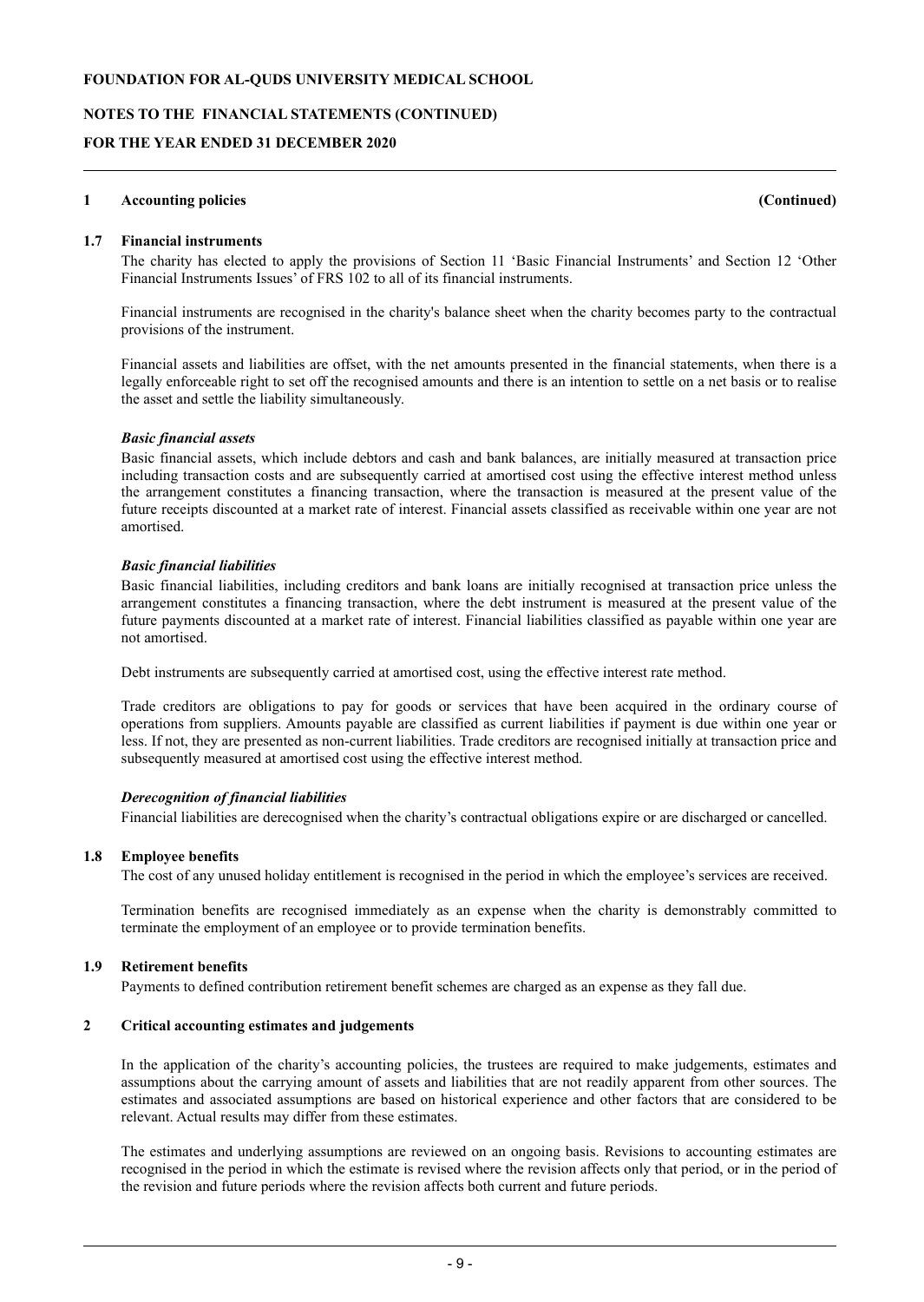# **NOTES TO THE FINANCIAL STATEMENTS (CONTINUED)**

# **FOR THE YEAR ENDED 31 DECEMBER 2020**

# **3 Donations and gifts**

|                                                | <b>Unrestricted</b><br>funds | <b>Restricted</b><br>funds          | <b>Total</b><br>2020 | <b>Total</b><br>2019                    |
|------------------------------------------------|------------------------------|-------------------------------------|----------------------|-----------------------------------------|
|                                                | £                            | £                                   | £                    | £                                       |
| Donations and gifts<br>Government grant income | 90,194<br>10,514             | 316,155<br>$\overline{\phantom{a}}$ | 406,349<br>10,514    | 457,607<br>$\qquad \qquad \blacksquare$ |
|                                                | 100,708                      | 316,155                             | 416,863              | 457,607                                 |
| For the year ended 31 December 2019            | 99,520                       | 358,087                             |                      | 457,607                                 |

# **4 Investments**

|   |                           | <b>Unrestricted</b><br>funds | Unrestricted<br>funds |
|---|---------------------------|------------------------------|-----------------------|
|   |                           | 2020                         | 2019                  |
|   |                           | £                            | $\pounds$             |
|   | Interest receivable       | 752                          | 1,412                 |
|   |                           |                              |                       |
| 5 | <b>Raising funds</b>      |                              |                       |
|   |                           | 2020                         | 2019                  |
|   |                           | $\pmb{\mathfrak{L}}$         | $\pmb{\mathbf{f}}$    |
|   | Fundraising and publicity |                              |                       |
|   | Admin expenses            | 8,391                        | 5,065                 |
|   | Accountancy fees          | 2,280                        | 2,160                 |
|   | Exchange rate gain/(loss) | (843)                        | 11,601                |
|   | Other fundraising costs   | 25,975                       | 27,677                |
|   | Staff costs               | 38,839                       | 38,723                |
|   | Support costs             | 4,989                        |                       |
|   | Fundraising and publicity | 74,642                       | 85,226                |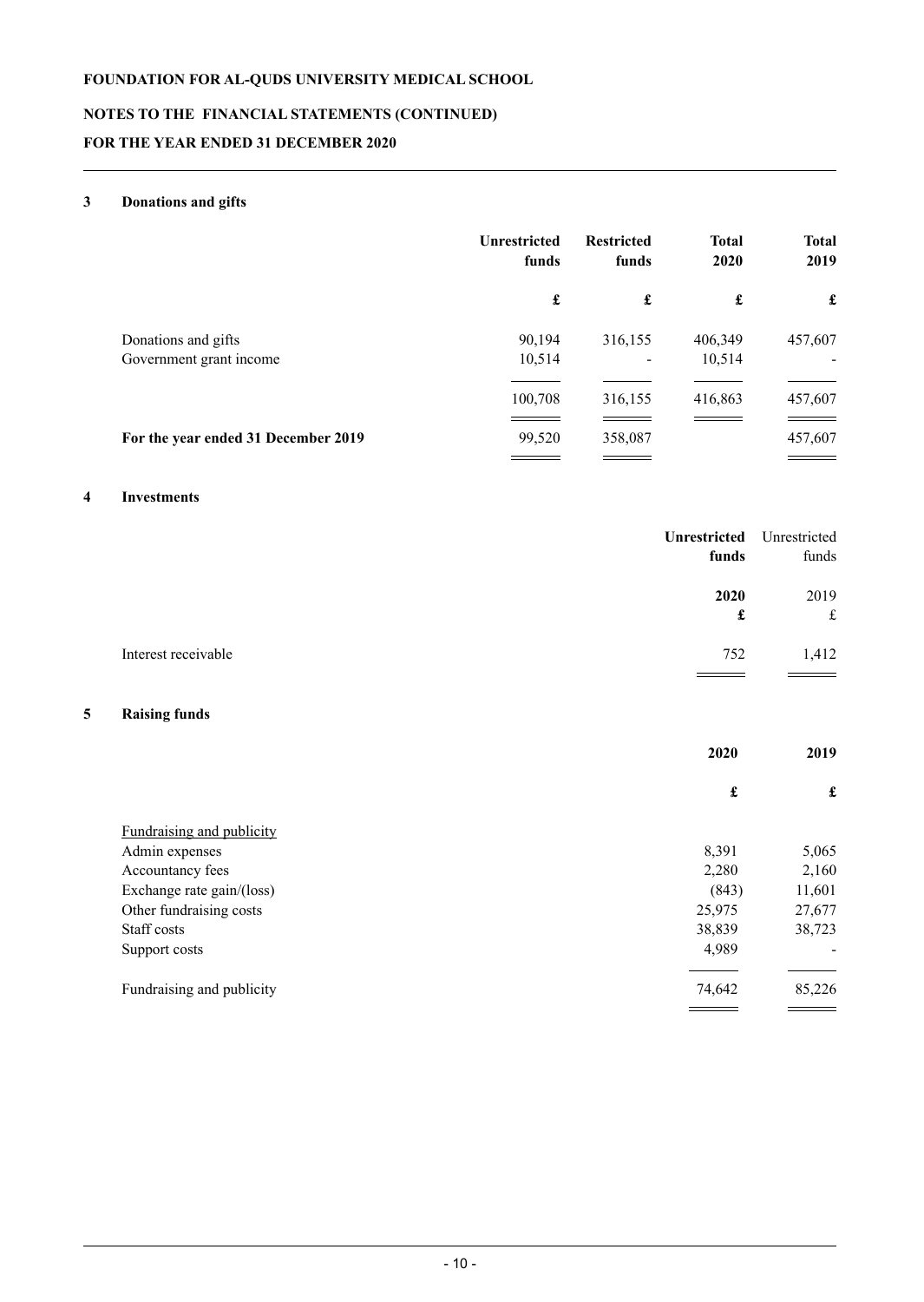# **NOTES TO THE FINANCIAL STATEMENTS (CONTINUED) FOR THE YEAR ENDED 31 DECEMBER 2020**

# **6 Charitable activities**

|                            | 2020<br>£ | 2019<br>$\mathbf f$ |
|----------------------------|-----------|---------------------|
| Support costs for students | 262,334   | 403,796             |
| Analysis by fund           |           |                     |
| Unrestricted funds         | 16,165    | 191,127             |
| Restricted funds           | 246,169   | 212,669             |
|                            | 262,334   | 403,796             |
|                            |           |                     |

# **7 Trustees**

None of the trustees (or any persons connected with them) received any remuneration or benefits from the charity during the year.

# **8 Employees**

The average monthly number of employees during the year was:

|                                      | 2020<br><b>Number</b> | 2019<br><b>Number</b> |
|--------------------------------------|-----------------------|-----------------------|
|                                      | $\mathbf{1}$          | 1                     |
|                                      |                       |                       |
| <b>Employment costs</b>              | 2020                  | 2019                  |
|                                      | $\pmb{\mathbf{f}}$    | £                     |
| Wages and salaries                   | 37,000                | 37,000                |
| Social security costs                | 915                   | 874                   |
| Other pension costs                  | 924                   | 849                   |
|                                      | 38,839                | 38,723                |
| 9<br><b>Debtors</b>                  |                       |                       |
|                                      | 2020                  | 2019                  |
| Amounts falling due within one year: | $\pmb{\mathbf{f}}$    | £                     |
| Trade debtors                        | 166,528               | 23,978                |
| Prepayments and accrued income       |                       | 22,271                |
|                                      | 166,528               | 46,249                |
|                                      |                       |                       |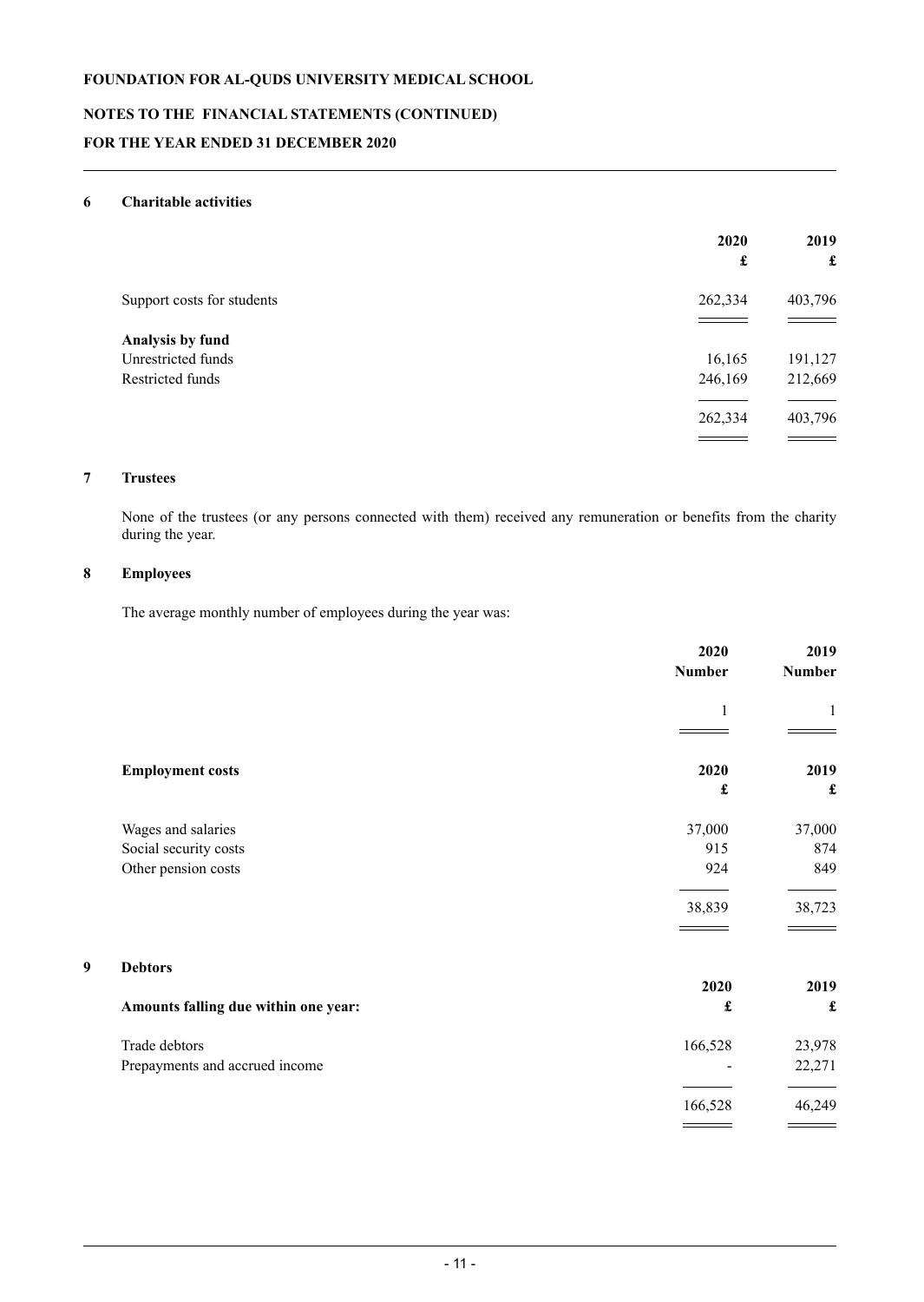# **NOTES TO THE FINANCIAL STATEMENTS (CONTINUED)**

# **FOR THE YEAR ENDED 31 DECEMBER 2020**

| 10 | Creditors: amounts falling due within one year |       |        |
|----|------------------------------------------------|-------|--------|
|    |                                                | 2020  | 2019   |
|    |                                                | £     | £      |
|    | Trade creditors                                | 252   | 28,984 |
|    | Accruals and deferred income                   | 2,000 | 2,000  |
|    |                                                | 2,252 | 30,984 |
|    |                                                |       |        |